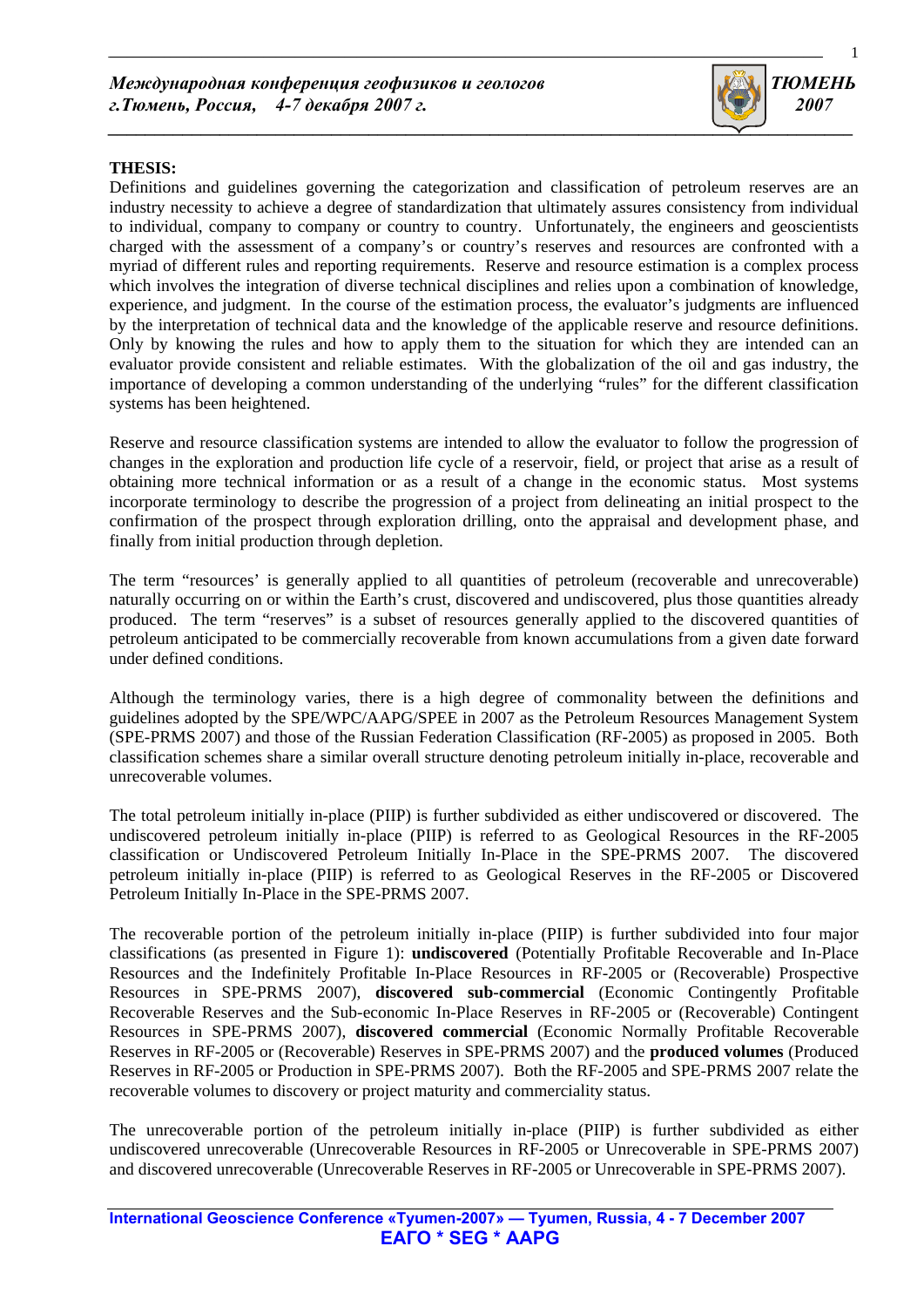| <b>In-Place</b>                                     | SPE-PRMS 2007                                              | <b>RF-2005</b>                                                                                          |
|-----------------------------------------------------|------------------------------------------------------------|---------------------------------------------------------------------------------------------------------|
| <b>Total Petroleum</b><br><b>Initially In-Place</b> | <b>Total Petroleum</b><br><b>Initially In-Place</b>        | <b>Total Petroleum</b><br><b>Initially In-Place</b>                                                     |
| <b>Discovered Petroleum</b><br>Initially In-Place   | <b>Discovered Petroleum</b><br><b>Initially In-Place</b>   | <b>Geological</b><br><b>Reserves</b>                                                                    |
| <b>Undiscovered Petroleum</b><br>Initially In-Place | <b>Undiscovered Petroleum</b><br><b>Initially In-Place</b> | Geological<br><b>Resources</b>                                                                          |
| <b>Recoverable</b>                                  | SPE-PRMS 2007                                              | <b>RF-2005</b>                                                                                          |
| Produced                                            | <b>Production</b>                                          | <b>Produced</b><br><b>Reserves</b>                                                                      |
| <b>Discovered</b><br>Commercial                     | <b>Reserves</b><br>(Recoverable)                           | <b>Economic</b><br><b>Normally Profitable</b><br><b>Reserves</b>                                        |
| <b>Discovered</b><br>Sub-commercial                 | <b>Contingent</b><br>(Recoverable)<br><b>Resources</b>     | <b>Economic Contingently (Recoverable)</b><br>& Sub-economic (In-Place)<br><b>Reserves</b>              |
| <b>Undiscovered</b>                                 | <b>Prospective</b><br>(Recoverable)<br><b>Resources</b>    | <b>Potentially Profitable (Recoverable)</b><br>& Indefinitely Profitable (In-Place)<br><b>Resources</b> |
| <b>Unrecoverable</b>                                | SPE-PRMS 2007                                              | <b>RF-2005</b>                                                                                          |
| <b>Discovered</b><br>Unrecoverable                  | (Discovered)<br>Unrecoverable                              | <b>Ilnrecoverable</b><br><b>Reserves</b>                                                                |
| <b>Undiscovered</b><br><b>Ilnrecoverable</b>        | (Undiscovered)<br><b>Horecoverable</b>                     | Unrecoverable<br><b>Resources</b>                                                                       |

Figure 1 correlates the major classification divisions between those of the SPE-PRMS 2007 and the RF-2005.

*\_\_\_\_\_\_\_\_\_\_\_\_\_\_\_\_\_\_\_\_\_\_\_\_\_\_\_\_\_\_\_\_\_\_\_\_\_\_\_\_\_\_\_\_\_\_\_\_\_\_\_\_\_\_\_\_\_\_\_\_\_\_\_\_\_\_\_\_\_\_\_\_\_\_\_\_\_\_\_\_* 

*\_\_\_\_\_\_\_\_\_\_\_\_\_\_\_\_\_\_\_\_\_\_\_\_\_\_\_\_\_\_\_\_\_\_\_\_\_\_\_\_\_\_\_\_\_\_\_\_\_\_\_\_\_\_\_\_\_\_\_\_\_\_\_\_\_\_\_\_\_\_\_\_\_\_\_\_\_\_\_\_\_\_\_\_\_\_\_\_\_\_\_\_\_\_\_\_\_\_\_\_\_\_\_\_\_\_\_\_\_\_\_\_\_\_\_*

**Figure 1 Correlation of Status Categories** 

The SPE-PRMS 2007 classification scheme has overall alignment at the major classification boundaries with the RF-2005 classifications as denoted in Figure 2 by the high lighted sections.



**Figure 2 Correlation of RF-2005 and SPE-PRMS 2007 Classifications** 

To apply the SPE-PRMS 2007 classification scheme, an evaluator must consider the commercial factors that impact the project's economic feasibility, its productive life and its related cash flows. In the case of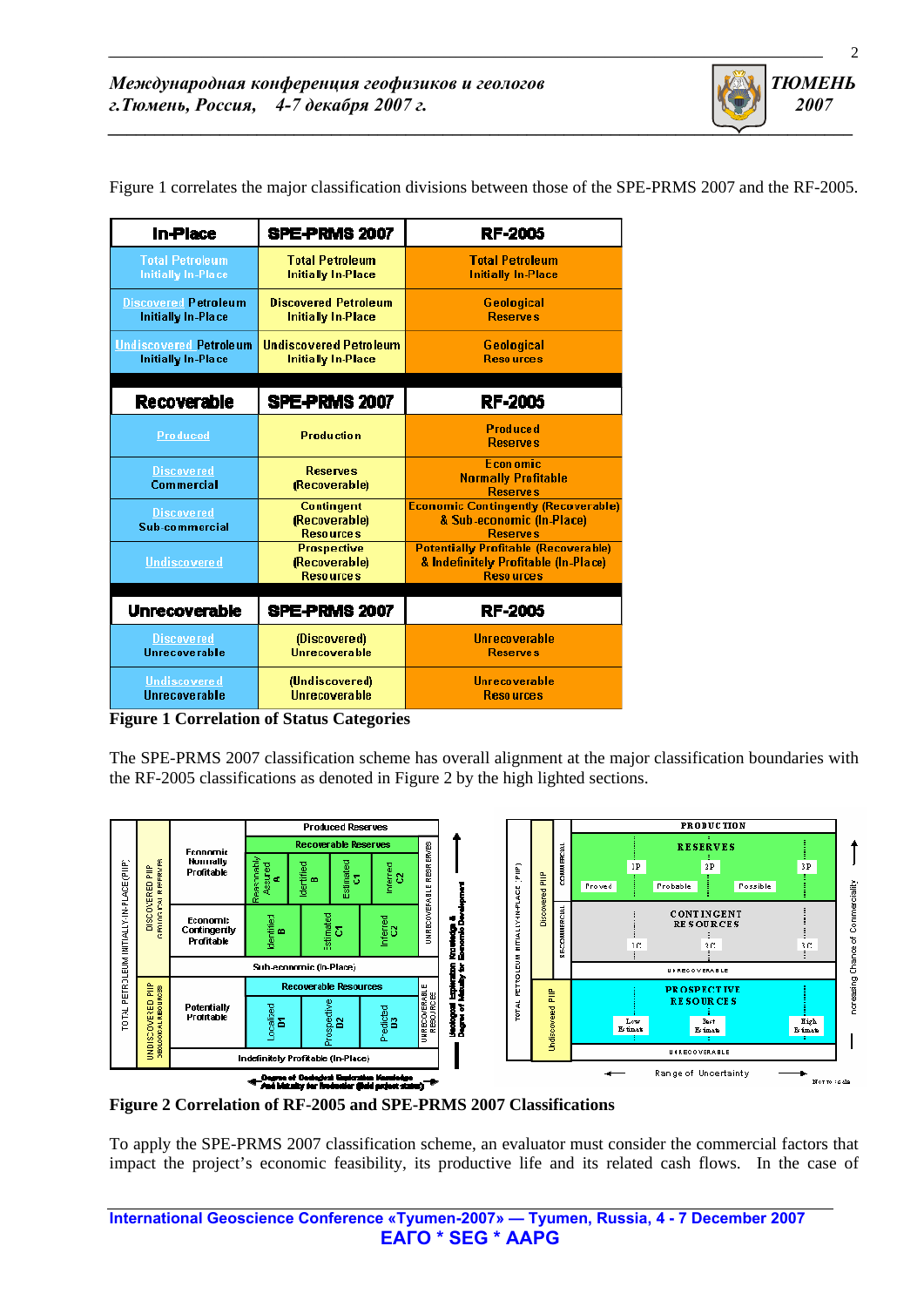

Prospective Resources, the evaluator must address the chance of discovery as part of assessing the chance of the project's commerciality. Prospective Resources are defined as "those quantities of petroleum estimated, as of a given date, to be potentially recoverable from undiscovered accumulations by future development projects. For Contingent Resources, the evaluator must address the chance of development as part of assessing the chance of the project's commerciality. Contingent Resources are defined as "those quantities of petroleum estimated, as of a given date, to be potentially recoverable from known accumulations, but which are not currently considered commercially recoverable. Contingent Resources may include 1) projects with no viable market, 2) projects dependent on technology under development or 3) projects in the early stage of evaluation. Reserves are defined as "those quantities of petroleum anticipated to be commercially recoverable from known accumulations from a given date forward under defined conditions. Reserves must further satisfy four criteria. They must be 1) discovered 2) recoverable 3) commercial and 4) remaining as of a given date as well as associated with an identified development project.

The RF-2005 classification scheme is based on a similar consideration for the degree of (project) maturity for economic development and the level of geological exploration knowledge.

While there is overall similarity between RF-2005 and SPE-PRMS 2007 reserves and resources classifications, there are subtle differences that should be noted. The RF-2005 uses the term "reserves" for all types of discovered volumes (Economic Normally Profitable and Economic Contingently Profitable recoverable volumes and Sub-economic in-place volumes) whereas the SPE-PRMS 2007 restricts the use of the term reserves for the remaining, commercially recoverable portions of the discovered volumes only and defines sub-commercial recoverable volumes as resources rather than as "reserves".

Under the new SPE-PRMS 2007 definitions reserves and resources are expressed only as recoverable volumes, while the RF-2005 defines certain resource or reserves categories as either recoverable volumes or as in-place volumes or may include both. The RF-2005 estimates recoverable and in-place volumes for the Potentially Profitable D1, D2 and D3 categories and in-place volumes for the Indefinitely Profitable portion of the Undiscovered Resources and in-place volumes for the Sub-economic portion of their Discovered Reserves. In part, the estimation of only in-place volumes in certain instances may be due to the view that lacking sufficient definition for computing development plan economics, it is not feasible to forecast recovery to an economic limit as would be necessary in the assessment of commerciality under the SPE-PRMS 2007 guidelines. In the SPE-PRMS 2007 approach, analogous development projects would be used to estimate the project economics as well as the recovery efficiency applied in the evaluation of the recoverable volumes.

The RF-2005 classification splits the Undiscovered Recoverable Resources into three subdivisions roughly described as prospects (D1), leads (D2) and plays (D3). The SPE-PRMS 2007 encompasses these variations in project maturity within the single classification of Prospective Resources.

The RF-2005 classification of Discovered Economic Contingently Recoverable Reserves is similar to the corresponding SPE-PRMS 2007 Discovered Contingent Resources in that these are discovered volumes with some contingency (economics and/or technology) that make it unfeasible to proceed with development at the time of the evaluation. Those in-place volumes categorized as Sub-economic by the RF-2005 due to access constraints, such as being within urban areas or within the potable aquifer system (environmental), or due to lack of local pipelines and/or other infrastructure, may still have economic potential and in the SPE-PRMS 2007 classification system would not be segregated apart from recoverable volumes typically classified as Discovered Contingent Resources.

The greatest level of divergence in terminology between the two classification systems occurs within the class categories for technical certainty. Classification schemes generally recognize three cumulative estimates or scenarios based on decreasing technical certainty: low, best, and high estimates. The SPE-PRMS 2007 classification adopts a cumulative volume scheme which is applied in principle but using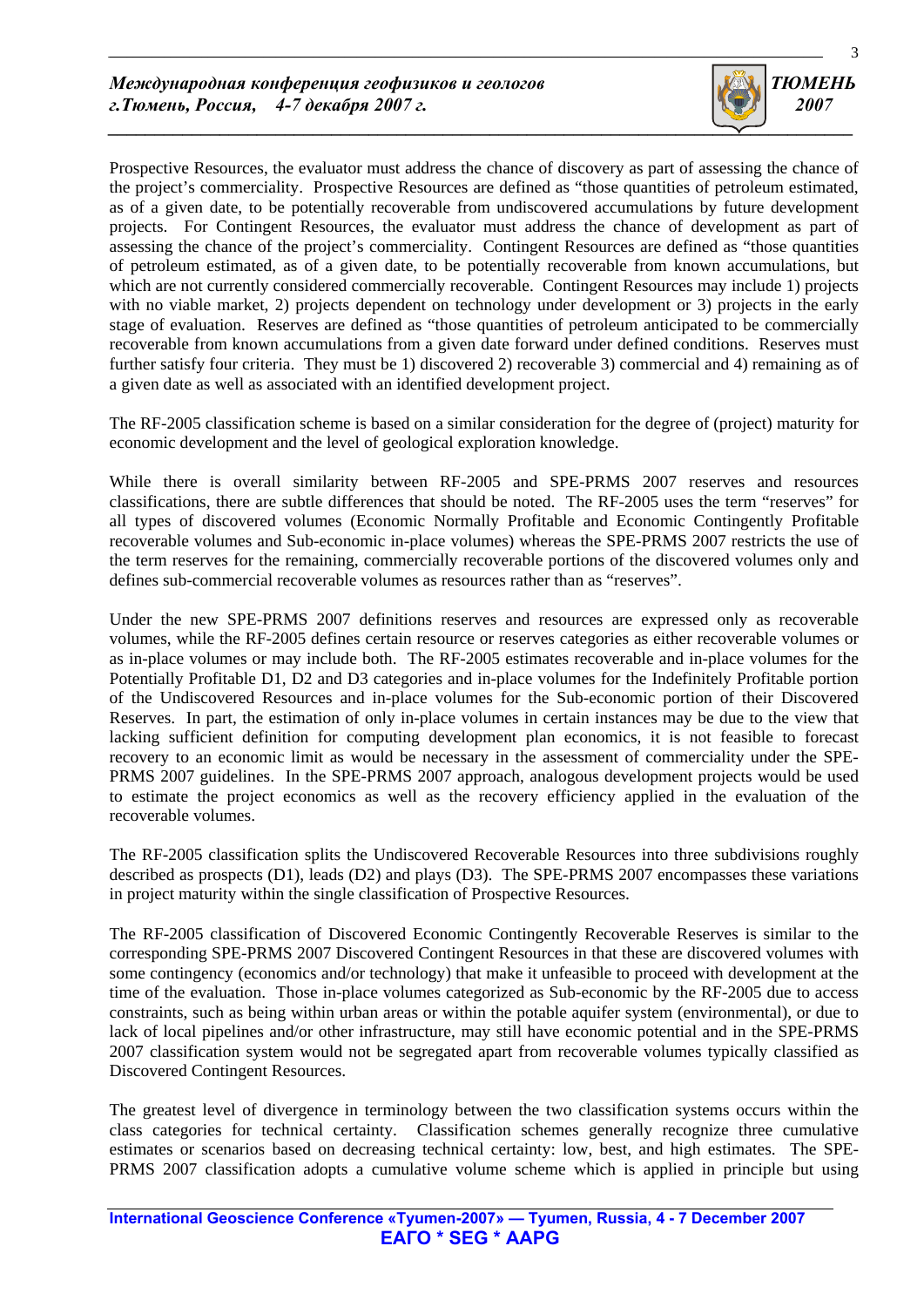

differing terms for both resources and reserves. The SPE-PRMS 2007 classification also adopts a system of discrete incremental volume estimates when applied to the Discovered Reserves as the Proved, Probable and Possible reserves categories. The SPE-PRMS 2007 reserves and resource categories are based on the uncertainty of the hydrocarbon sales volumes associated with a project. This uncertainty encompasses technical uncertainty for the reservoir in-place volumes plus the uncertainty of the project recovery efficiency, plus the commercial uncertainty for such constraints as 1) a reasonable timetable for development, 2) reasonable assessment of future economic conditions, 3) reasonable expectation of a market, 4) evidence that facilities are or will be made available, 5) evidence that legal, contractual, social, environmental and economic concerns will be met, 6) evidence of commitment by the company, partners, and that government approvals can be reasonably expected and 7) documentation that the project is economic according to the criteria defined by the evaluator.

The RF-2005 classification adopts a somewhat different methodology in which the Undiscovered Recoverable Resources are classified by the geological certainty and maturity of development into discrete subclasses (D1, D2, and D3); however, technical certainty within each subclass may not be specifically delineated. Both the RF-2005 and SPE-PRMS 2007 share similar terminology for describing the cumulative range of technical certainty for the discovered and recoverable portion of the Contingent Reserves and Contingent Resources. The RF-2005 Recoverable Reserve classes A, B, C1 and C2 address both technical certainty and producing status on an incremental basis but the arithmetic summation of these individual reserve classes may not be directly correlative on a cumulative volume basis to the SPE-PRMS 2007 1P, 2P and/or 3P Reserves classes (Refer to Figures 2 and 3).

The RF-2005 Recoverable Reserves classes A, B, and C1 roughly correlate to the SPE-PRMS 2007 Proved Developed Producing (PvDP), Proved Developed Non-Producing (PvDNP) and Proved Undeveloped (PvUD) respectively (refer to Figure 4 for graphic comparison). Recoverable reserves estimates in Category B have similar technical certainty to those in Category A but are not on production for some reason. Category C1 correlates to the SPE-PRMS 2007 Proved Undeveloped (PvUD) in areas where the well or location in question is within one drainage unit and offsets a well or wells with volumes in the proved developed categories of PvDP or PvDNP. The RF-2005 Category C1 does not specifically address instances where there is an existing well which will need a relatively large expenditure to initiate production. For example, significant expenditures might be necessary for a re-completion or to install production or transportation facilities for primary or improved recovery projects. In this instance, the SPE-PRMS 2007 guidelines would generally categorize the well or project as PvUD due to the expenditure.

The RF-2005 Category C2 roughly encompasses the SPE-PRMS 2007 unproven categories of Probable and Possible combined; however, this is not a direct correlation and evaluators should conduct a detailed examination of the information available to appropriately relate C2 volumes to either Probable and/or Possible SPE-PRMS 2007 equivalent volumes. Furthermore, the SPE-PRMS 2007 allows the evaluator to apply the same producing status categories of producing, shut-in, behind pipe or undeveloped to Proved, Probable and/or Possible category volumes. The producing status category defined as shut-in under the SPE-PRMS 2007 definitions has no equivalent under the RF-2005 Recoverable Reserves category.